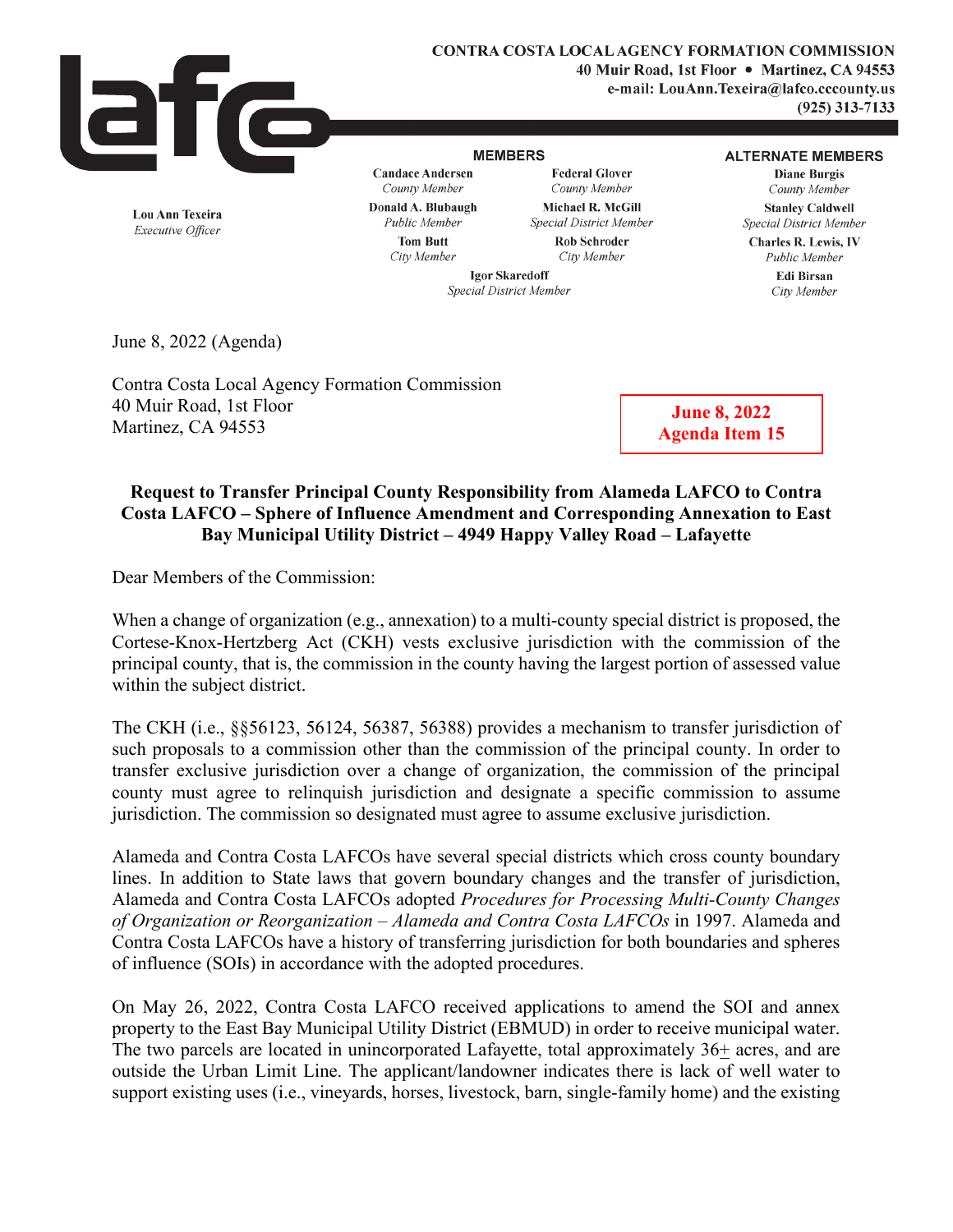well has high levels of boron. The landowner provided a "will serve" letter from EBMUD and a letter from Contra Costa County Environmental Health (CCEH). The CCEH letter indicates *they reviewed water quality results for the well located at the subject property. The results report indicated a boron level of 5,900 micrograms per liter (μg/L), which exceeds the California State Notification Level of 1,000 μg/L. Notification levels are non-regulatory health-based advisory levels established by the State Water Resources Control Board (SWRCB) for chemicals for which maximum contaminant levels (MCL have not been established. The US EPA has also established a Health Advisory Level for non-cancer health effects from boron in drinking water of 5,000 μg/L. The US EPA and SWRCB have not established an MCL for boron. CCEH has no objection to EBMUD supplying water to the subject property.*

EBMUD is located within Alameda and Contra Costa counties. Alameda County has the largest portion of assessed value within EBMUD, but this proposed SOI amendment and annexation affect land located in Contra Costa County. The adopted Alameda and Contra Costa LAFCO procedures provide for an initial review and consultation by the LAFCO Executive Officers. The Executive Officers have consulted and conclude that transferring jurisdiction for these proposals to Contra Costa LAFCO would greatly simplify processing.

**RECOMMENDATION** – It is recommended that Contra Costa LAFCO agree to assume exclusive jurisdiction for these proposals and authorize LAFCO staff to send a letter (Attachment 1) to Alameda LAFCO requesting a transfer of jurisdiction in conjunction with these proposals.

Sincerely,

LOU ANN TEXEIRA EXECUTIVE OFFICER

Attachment 1 - Draft Letter to Alameda LAFCO Requesting Transfer of Jurisdiction

c: Rachel Jones, Executive Officer, Alameda LAFCO Jack Flynn, Customer Services Manager, EBMUD Steve Thomas, Landowner